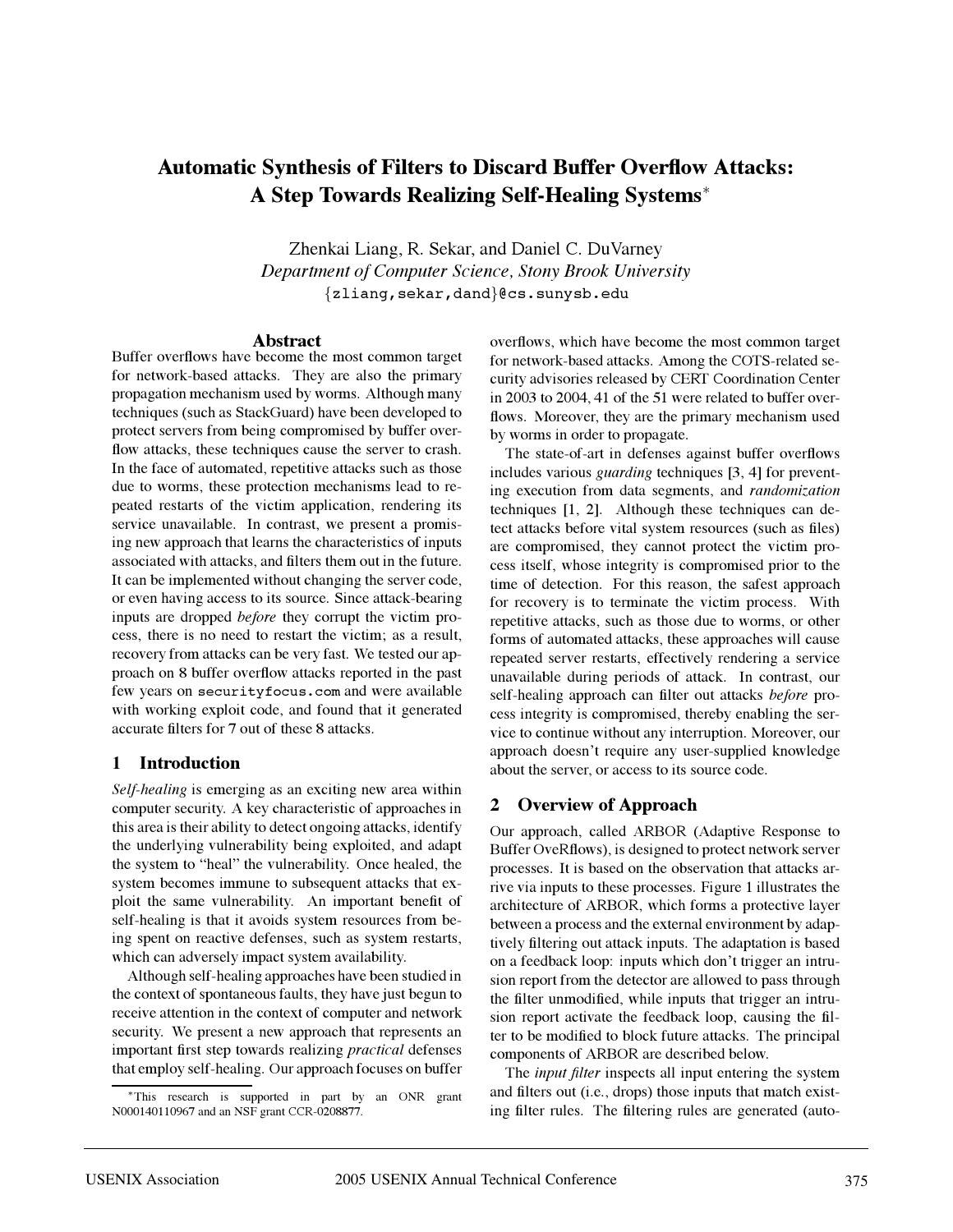

Figure 1: Architecture of our approach, which is a protective layer between the protected program and the external environment.

matically) by the *analyzer* component, and are intended to capture characteristics that distinguish attack-bearing inputs from benign ones.

The *behavior model* is a central component that is consulted by all components of ARBOR. It is constructed from events, such as system calls and other relevant library calls, intercepted by the logger. The model takes the form of a finite-state automaton that is similar to a control-flow graph of a program, except that (a) it records only those events reported by the logger, and not the internal program actions, such as assignments and jumps, and (b) it captures only those program paths that were actually traversed. The behavior model is based on our earlier work [7]. The behavior model provides contextual clues that form the basis of the filter generation logic in the analyzer component, as well as provides the tests made by the input filter.

The *logger*, like the rest of the components, is implemented using library call interposition. (Instead of system call interposition, we use library interposition because of its low performance overhead. Library interposition also provides adequate security for our purposes, since we are interested in program behaviors before it is compromised.) It records a log of input events that is used subsequently by the analyzer. In order to reduce space as well as time overheads due to logging, only a subset of data is sampled and logged.

The *detector* is external to ARBOR. Our current implementation uses address obfuscation [2] to build the detector. With the defense of address obfuscation, each buffer overflow attempt will be turned into a server crash. We intercept this crash event to trigger the feedback loop in ARBOR.

The *analyzer*is responsible for synthesizing filters that distinguish attack-bearing inputs from benign ones. The analyzer resides in a separate process from the protected process, collecting recent program behavior events from the logger. If the protected process is attacked, the analyzer will be notified by the detector. Upon receiving a notification, the analyzer examines recent inputs to the protected process to identify attack-bearing inputs. The process of analysis is described in greater detail in the following section.

## **2.1 Automatic Identification of Attack-bearing Inputs**

Given the nature of buffer overflow attacks, a basic characteristic for filter generation come to mind — length of input data, as buffer overflow attacks are usually associated with receiving inputs that are longer than what is expected by the program. But length of input alone is not sufficiently powerful to identify inputs of typical buffer overflow attacks, because an attacker only needs to provide an input longer than the normal input for that buffer, not necessarily longer than all other inputs to the program. Therefore, the attack-bearing input may not be distinguishable among all the inputs. However, if we compare the inputs serving the same purpose, the length difference between attack-bearing inputs and benign inputs will likely become more obvious. In our approach, we use the program's execution context of input operations to provide us "hints" about the purpose of an input. The problem, then, is how to extract context information from a program's execution.

One of the key insights in this paper is that we can infer relevant context information by observing the actions of the protected process, e.g., the execution path taken by the program, the contents of runtime stack at the point of input operation, parameters to input operation. We treat a process as a state machine, which makes transitions from one state to another. The transitions are made on library calls. In our approach, we use the location in the program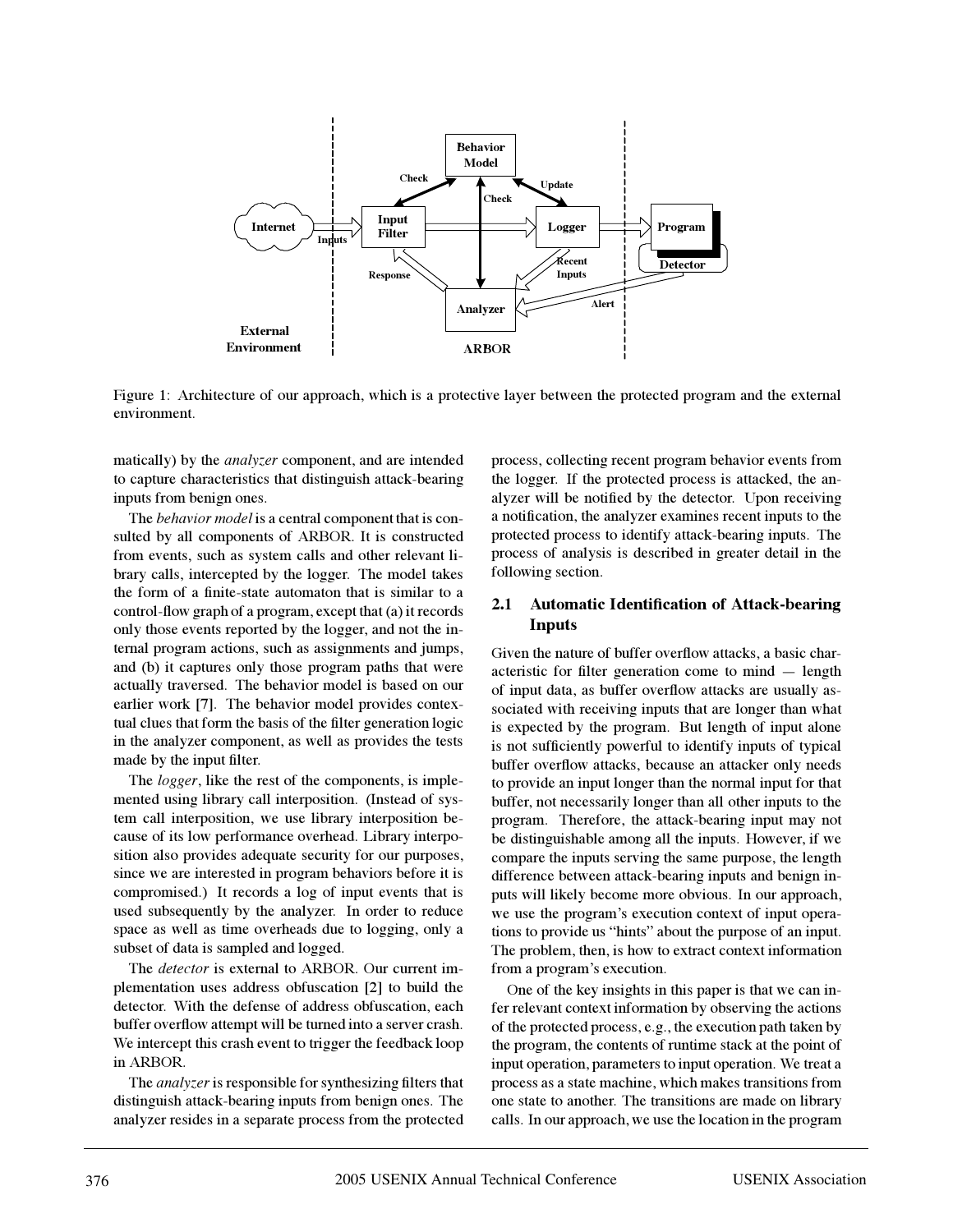from which library calls are made to represent states of the state machine. The state machine provides a context of the process's current operation. In addition, we may rely on context information observed near the input operation in question. This leads to two major types of contexts: *current context* and *historical context*.

Current context is the program state at the point of input, which helps to distinguish a specific input operation from others made by the protected program. In our implementation, current context is defined by the location in the program from which the input operation was invoked, and a sequence of return addresses on the program's stack. The return addresses provides information about how the current operation is invoked. It is particularly helpful when the program uses a centralized input handler function that is called from multiple places in the code, and this function in turn invokes the actual input operation. In this case, the calling location for the input function may always remain the same, but the sequences of return address on the stack are different.

With the current context, the analyzer synthesizes a filter rule matching the attack as follows. For each suspicious input, the analyzer first identifies its current context  $C$ , and then retrieves the input statistics under context  $C$ , which is maintained by the logger during the program's normal execution. If in this context, the size  $a$  of the suspicious input is significantly larger than the maximum size  $b_{max}$  that has ever been seen during normal execution, we report this input as an attack-bearing input. The synthesized filtering rule is simply one that flags an attack if the input size is larger than the geometric mean of a and  $b_{max}$ .

If the context of all input operations made by a program are identical, then the above approach may fail to distinguish between attack-bearing and benign inputs. In this case, we extend our approach to use *historical context*, which takes into account the program paths that were taken prior to the input operation.

# **2.2 Light-weight Recovery After Discarding Attack-bearing Inputs**

After discarding input, it is necessary for the server process to take recovery actions, so that it can get ready to serve future requests. However, it is difficult to *automatically* discover the set of actions to be taken. To address this problem, we observe that networked servers expect and handle transient network errors, which can cause input operations to fail. We leverage this error recovery code to perform the necessary clean up actions. Specifically, whenever ARBOR drops attack-bearing input, it changes the return code of the input operation to an error code associated with a network error. This error code causes the server to invoke its recovery code, including freeing of resources allocated to process the client re-



Figure 2: Effectiveness of ARBOR in synthesizing sizebased filters against buffer overflow attacks. A value less than one indicates that ARBOR is not able to distinguish attack-bearing inputs from benign input.

quest and so on. We have found this approach to work successfully in all of our experiments.

## **3 Preliminary Results**

We used ARBOR to defend several programs against remote buffer overflow attacks. Our focus was on "real" buffer overflow attacks, so we examined buffer overflow attacks reported on securityfocus.com during 2001– 2003. We found eight attacks with working exploit code.

Figure 2 shows the results obtained with these programs, which are ratios of attack-bearing input size and maximum benign input size. A ratio less than one indicates that ARBOR cannot distinguish attack-bearing input from benign input under the program context used. The results are divided into three groups according to the context involved in the synthesized filters. In the first group (gtkftpd, ircd, lshd, ntpd), current context (specifically, the program location from where the input operation was called) was enough to generate an effective filter. The programs in the second group (oops, epic4, samba) received several types of inputs from a single location, so current context was not sufficient to synthesize filters. However, by using historical context, ARBOR was able to create an accurate filter that discarded subsequent attacks. The third group (passlogd) consists of a single program, for which ARBOR cannot successfully generate a filter. The buffer overflow in the third group is caused by part of the input, which cannot be identified by the overall length of the input.

**Importance of context information** As we can see from the figure, when context information is not involved, only 13% (1 out of 8) of attacks can be identified, in which the attack-bearing input is so huge that it is larger than all other inputs. After current context is involved, 50% of the attacks can be identified and fil-